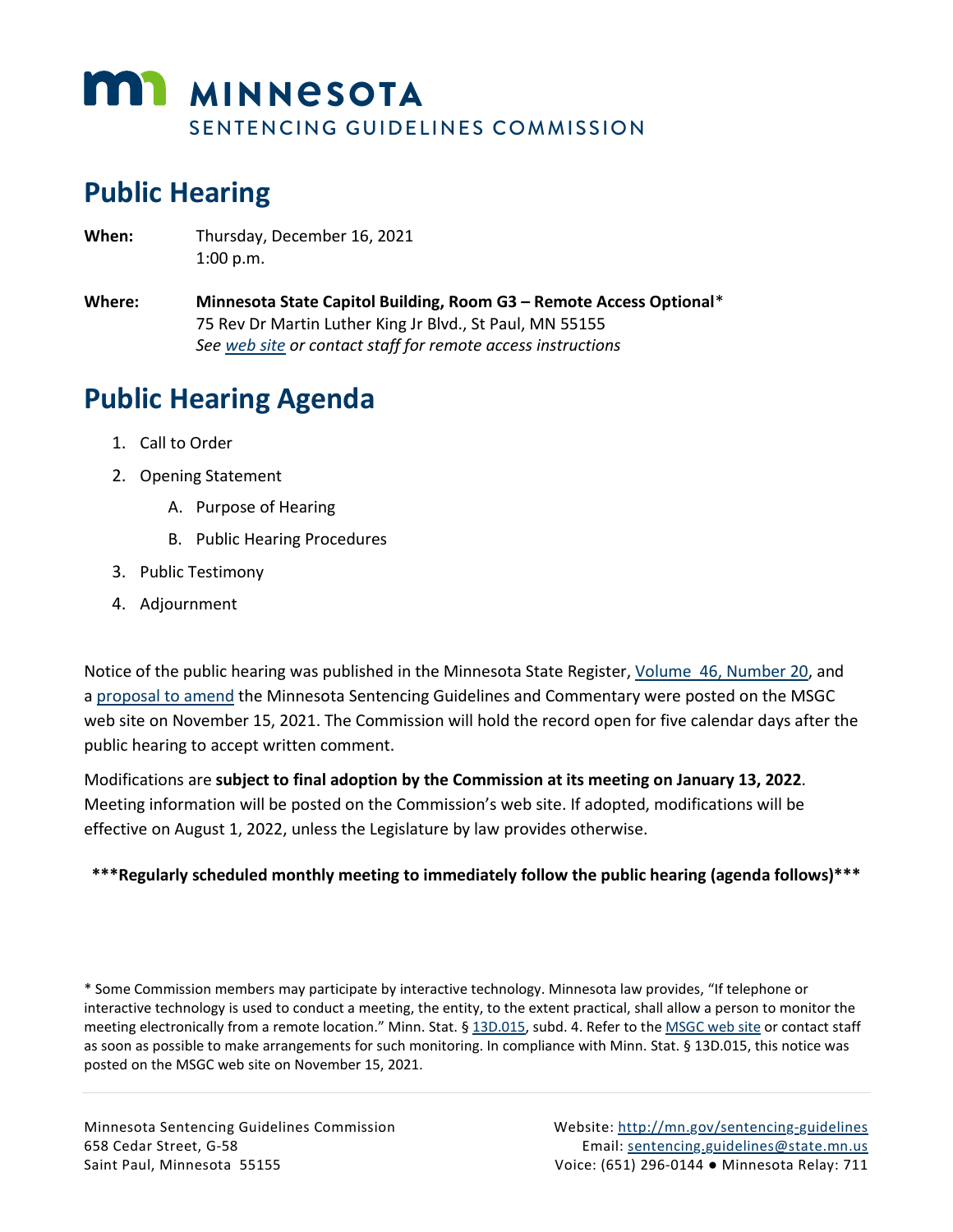

# **Commission Meeting**

**When:** Thursday, December 16, 2021 **\*\*\*Immediately following the 1 p.m. Public Hearing\*\*\* Where: Minnesota State Capitol Building, Room G3 – Remote Access Optional[\\*](#page-1-0)** 75 Rev Dr Martin Luther King Jr Blvd., St Paul, MN 55155 *See [web site](https://mn.gov/sentencing-guidelines/meetings/) or contact staff for remote access instructions*

## **Agenda**

- 1. Call to Order, Roll Call, and Introduction of New Member
- 2. Approval of Agenda (Action)
- 3. Approval of Draft Meeting Minutes from November 4, 2021 (Action)
- 4. Review Draft 2022 Report to the Legislature (Discussion)
- 5. Executive Director's Report (Discussion)
	- A. 2022 & 2023 Meeting Calendars
	- B. 2022 Meeting Logistics
	- C. Statements of Economic Interest Due in January
	- D. New Research Analyst
- 6. Public Input

*Members of the public may speak for up to three minutes each as governed by the Chair.*

7. Adjournment

<span id="page-1-0"></span>\* Some Commission members may participate by interactive technology. Minnesota law provides, "If telephone or interactive technology is used to conduct a meeting, the entity, to the extent practical, shall allow a person to monitor the meeting electronically from a remote location." Minn. Stat. [§ 13D.015,](https://www.revisor.mn.gov/statutes/cite/13D.015) subd. 4. Refer to th[e MSGC web site](https://mn.gov/sentencing-guidelines/meetings/) or contact staff as soon as possible to make arrangements for such monitoring. In compliance with Minn. Stat. § 13D.015, this notice was posted on the MSGC web site on November 15, 2021.